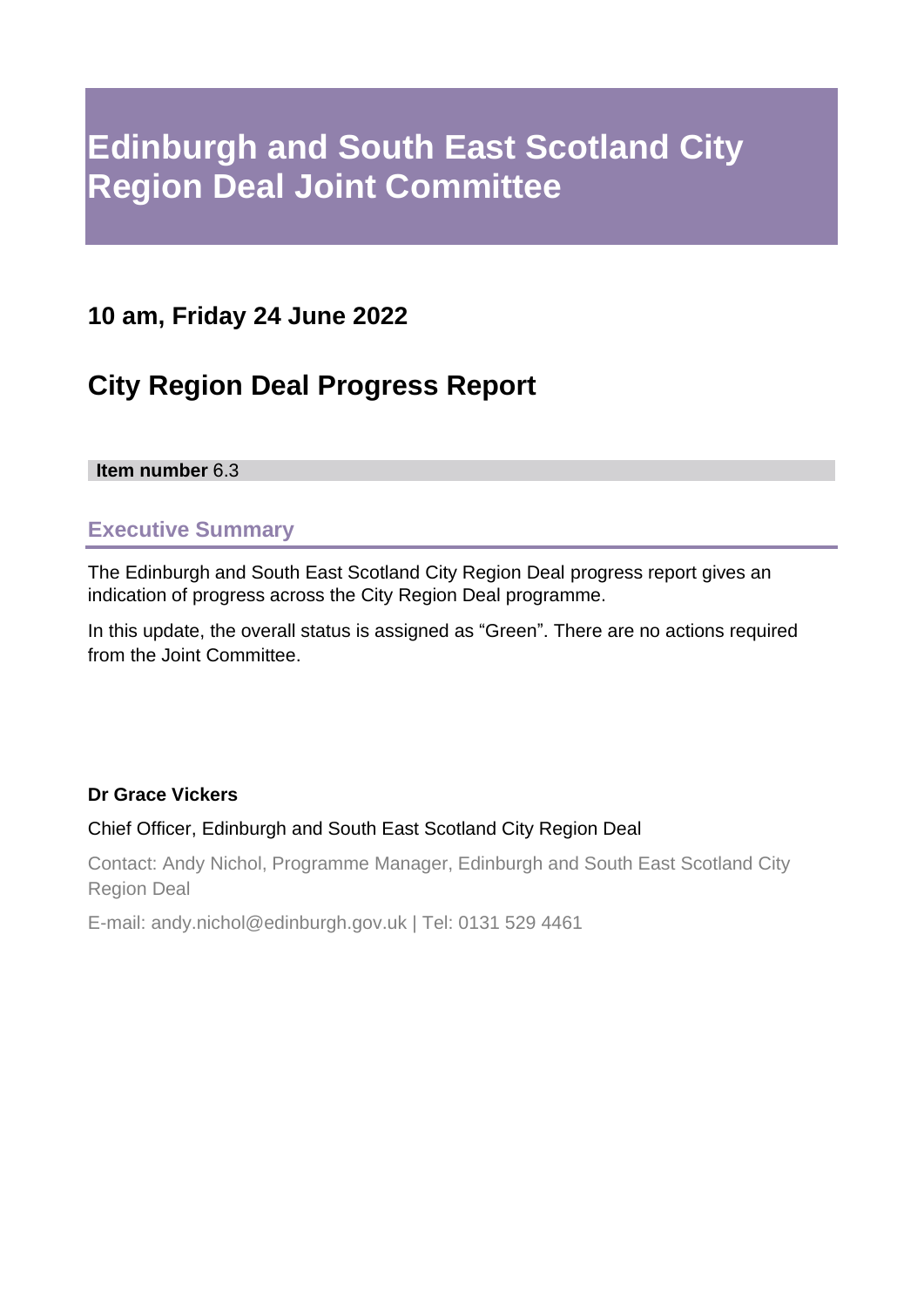**Report**

## **City Region Deal Progress Report**

### **1. Recommendations**

1.1 To note the progress across the City Region Deal Programme.

### **2. Background**

- 2.1 This progress report is being used across the City Region Deal's governance structure to monitor progress across all aspects of the City Region Deal. It is updated and shared with Government on a weekly basis and is taken to all Board meetings. A RAG (Red, Amber, Green) scale is assigned to programmes and projects by the Programme Management Office (PMO), as well as scores for inclusive growth and partnership working.
- 2.2 Tables and 2 show the guidelines that are used when determine RAG statuses and scores:

### *Table 1: RAG Status Guidelines*

**T:** Status against **timeline** set out in business case/implementation plan;

**B:** Status against **budget** for the current financial year

| <b>RAG Status</b> | <b>Definition - Timeline</b>                            | <b>Definition - Budget</b>                                                                                                                                                                      | <b>Action Required</b>                                                                                                                                  |
|-------------------|---------------------------------------------------------|-------------------------------------------------------------------------------------------------------------------------------------------------------------------------------------------------|---------------------------------------------------------------------------------------------------------------------------------------------------------|
| Green             | In line with business<br>case/implementation plan       | In line with spend set out financial plan for the current financial<br>vear.                                                                                                                    | No management action required                                                                                                                           |
| <b>Amber</b>      | Delay exists but is<br>considered acceptable by<br>PMO. | Spend is within acceptable range from what is set out financial plan<br>for the current financial year. Project lead is confident that spend<br>will be to profile at financial year end.       | Management action is in place by senior<br>management to address issues, and project is being<br>closely monitored.                                     |
| <b>Red</b>        | Delay is significant.                                   | Spend is outwith acceptable range from what is set out financial<br>plan for the current financial year. Project lead does not consider<br>that spend will be to profile at financial year end. | Immediate action is required by senior management<br>and relevant Boards as appropriate to address<br>issues. Issues must be highlighted to Government. |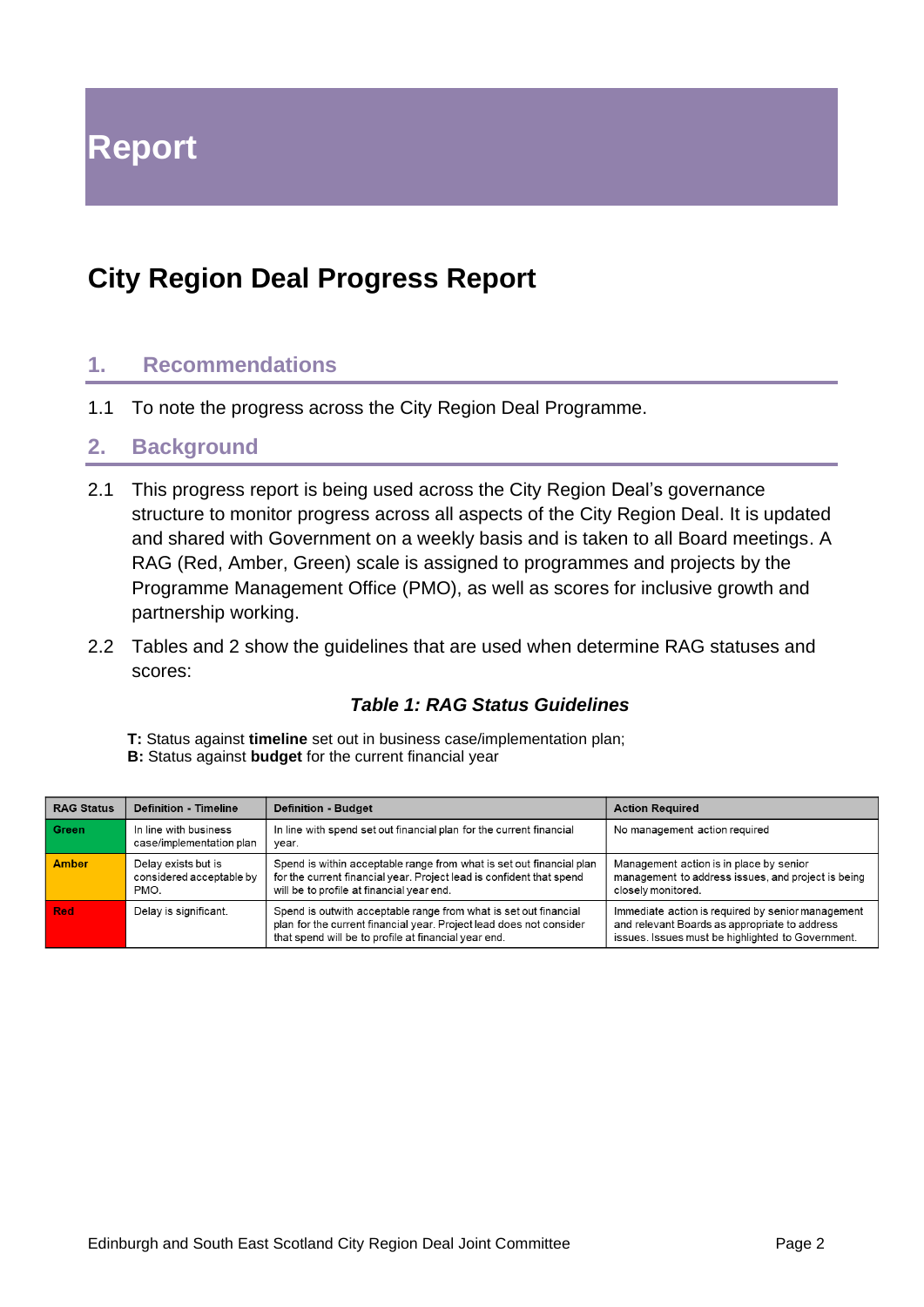| Score          | <b>Description</b>                                                                                                                                           |
|----------------|--------------------------------------------------------------------------------------------------------------------------------------------------------------|
|                | • There are opportunities for links with one or two other CRD themes that may add value to the proposal.                                                     |
| (Low)          | . Partnership working with wider stakeholders, to add value to the proposal has not been thoroughly considered, but may be possible, and should be explored. |
|                | . One or two of the five ""inclusive growth" measures listed in the Deal Document could be incorporated into the delivery of the project.                    |
| $\overline{z}$ | . There are opportunities for links with two or three other CRD themes that may add value to the proposal.                                                   |
| (Mediu         | . Partnership working with wider stakeholders, to add value has been factored into the business case to some extent, but there are opportunities to enhance. |
| m)             | . Two or three of the five ""inclusive growth" measures listed in the Deal Document could be incorporated into the delivery of the project.                  |
| $\overline{3}$ | . There are opportunities for links with three of four other CRD themes that may add value to the proposal.                                                  |
| (High)         | . Partnership working with wider stakeholders, e.g. private/third sector is already taking place and strategic added value effects are clear.                |
|                | • Three, four or five ""inclusive growth" measures listed in the Deal Document could be incorporated into the delivery of the project.                       |

### **3. Main report**

3.1 The performance report is shown in Appendix 1. The overall status of the City Region Deal is assigned as "Green". There are no actions required from the Joint Committee.

### **4. Financial impact**

4.1 The overall cumulative total of Grant claimed for the Deal to date (2018 – present) is £226 million. This total includes the funding issued by Transport Scotland and Scottish Government Housing. Claims are made to Government on a quarterly basis.

## **5. Alignment with Sustainable, Inclusive Growth Ambitions**

- 5.1 Inclusion and sustainability are key drivers for the City Region Deal, and strategic added value scores have been included for each project. Business cases for projects included demonstrate how they will reduce inequalities and tackle the inclusion challenges specific to the city region.
- 5.2 The [City Region Deal Benefits Realisation Plan](https://democracy.edinburgh.gov.uk/documents/s25995/5.3%20Benefits%20Realisation%20Plan%20with%20appendices.pdf) (BRP) was approved on 4 September 2020. This incorporates indicators that align with the Scottish Government's Inclusive Growth Framework. The impact on equalities, human rights and sustainability will also be measured. Six-monthly updates will be provided to Joint Committee from March 2023.
- 5.3 Scottish and UK Government provided joint guidance for project owners on managing potential carbon emissions associated with Scottish City Region and Regional Growth Deal projects. It accords with HM Treasury Green Book requirements and supports the quantification and minimisation of whole life carbon and the identification of potential barriers to achieving net zero. This will form an important part of regular reporting through the Benefits Realisation Plan.

### **6. Background reading/external references**

- 6.1 [Edinburgh and South East Scotland City Region Deal Document](http://esescityregiondeal.org.uk/s/ESESCR-Deal-Document-6-August-2018-signed-9758.pdf) (August 2018)
- 6.2 [City Region Deal Benefits Realisation Plan:](https://democracy.edinburgh.gov.uk/ieListDocuments.aspx?CId=277&MId=5694&Ver=4) ESESCR Deal Joint Committee report 4 September 2020

### **7. Appendices**

7.1 Edinburgh and South East Scotland City Region Deal Progress Report (June 2022).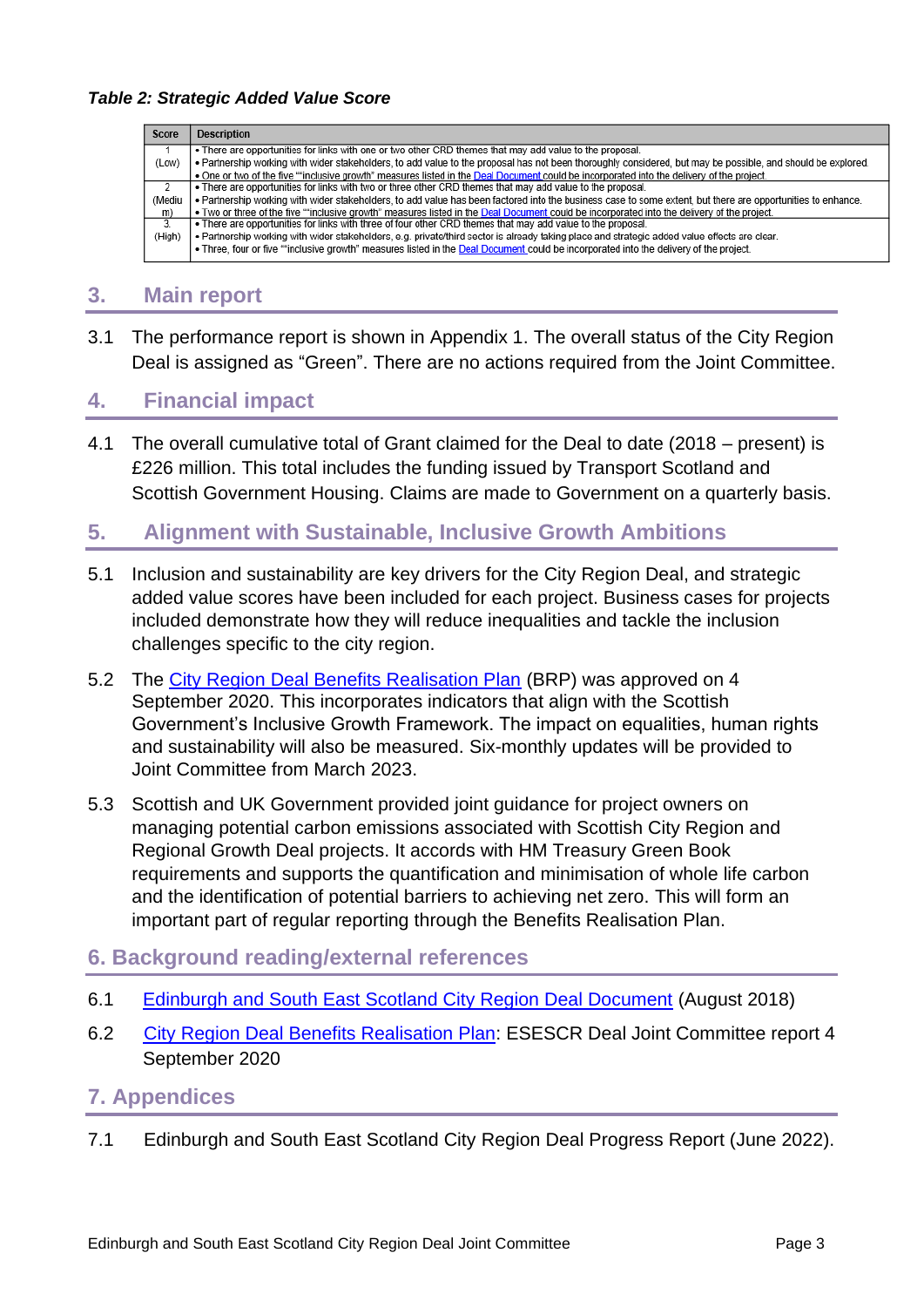| <b>Progress Report</b><br>Last updated: 20 June 2022                            |                               |        |  | <b>Overall Status</b><br><b>Last Period</b> |                    | <b>Overall Status</b><br><b>This Period</b> | <b>CITY REGION DEAL</b><br>Edinburgh & South East Scotland               |                    |  |  |
|---------------------------------------------------------------------------------|-------------------------------|--------|--|---------------------------------------------|--------------------|---------------------------------------------|--------------------------------------------------------------------------|--------------------|--|--|
| Page 1: Dashboard                                                               |                               |        |  | Green                                       | Green              |                                             |                                                                          |                    |  |  |
| <b>Recent Achievements and Milestones</b>                                       |                               |        |  |                                             |                    |                                             | <b>Upcoming Joint Committee Meeting Milestones</b>                       |                    |  |  |
| <b>Achievement/Milestone</b>                                                    |                               |        |  |                                             |                    | <b>Date</b>                                 | (expected)                                                               | <b>Target Date</b> |  |  |
|                                                                                 |                               |        |  |                                             |                    |                                             | A720 Sheriffhall Update Report                                           | <b>Jun 22</b>      |  |  |
| Dunard Centre Revised Business Case approved by Joint Committee                 |                               |        |  |                                             |                    | <b>Mar 22</b>                               | Edinburgh Innovation Hub (East Lothian Council / Queen                   | <b>Jun 22</b>      |  |  |
| Benefits Realisation Plan Implementation update noted by Joint                  |                               |        |  |                                             |                    | <b>Mar 22</b>                               | Margaret University) VAT Reinvestment                                    |                    |  |  |
| Committee                                                                       |                               |        |  |                                             |                    |                                             | Green/Freeport bid for Edinburgh and South East Scotland                 | <b>Jun 22</b>      |  |  |
| <b>Financials Summary</b>                                                       |                               |        |  |                                             |                    |                                             | Regional Prosperity Framework Implementation Plan<br>Sep 22              |                    |  |  |
| *Funding issued by Transport Scotland and SG Housing not included in this total |                               |        |  |                                             |                    |                                             | City Region Deal Annual Report 2021/22                                   | Sep 22             |  |  |
| Total CRD grant £000                                                            | CRD grant<br>drawdown to date |        |  | 22/23 CRD<br>Grant                          | <b>22/23 Grant</b> |                                             | A720 Sheriffhall Update Report                                           |                    |  |  |
| 600,000                                                                         | £000<br>225,675               | 37.61% |  | allocation<br>£57.72m*                      | drawdown           |                                             | Integrated Regional Employability and Skills Programme<br>Update         | <b>Dec 22</b>      |  |  |
| £0.00m*<br>Top 3 Risks (from PMO Risk Register)                                 |                               |        |  |                                             |                    |                                             | West Edinburgh Transport Improvement Full Business Case<br><b>Mar 23</b> |                    |  |  |
| Like<br><b>Sever</b><br><b>Impac</b><br><b>Risk</b><br>loho<br>-ity<br>od       |                               |        |  |                                             |                    | <b>Resolution Plan or Mitigating Action</b> |                                                                          |                    |  |  |

| l NSN                                                                                                                                                                                                       | <u> 10110 </u><br>od | -ity            | Resolution Fian of Miligating Action                                                                                                                                                                                                                                                                                                                                                                                                                                             |
|-------------------------------------------------------------------------------------------------------------------------------------------------------------------------------------------------------------|----------------------|-----------------|----------------------------------------------------------------------------------------------------------------------------------------------------------------------------------------------------------------------------------------------------------------------------------------------------------------------------------------------------------------------------------------------------------------------------------------------------------------------------------|
| Cost inflation (materials and labour)<br>and related government policies, (e.g.<br>rise in interest rates and changes to<br>taxation) affects the ability to deliver<br>projects to the standards required. | 5                    | 20 <sub>1</sub> | Regular updating of progress report and monthly financial forecasts to ensure PMO is aware of issue(s) at<br>an early stage and can raise with Government, Executive Board and Joint Committee as appropriate.<br>• Regular discussions on finance between project leads and PMO, Directors of Finance and PMO and PMO<br>and Governments to capture issues arising.<br>Change Management process as set out in the Benefits Realisation Plan is being implemented               |
| Failure to measure, record and<br>communicate benefits arising from<br>projects to the standard required.                                                                                                   | 2                    |                 | • Implementation plan for Benefits Realisation Plan was agreed by Joint Committee in March 2022. This set<br>out how project benefits (outputs, outcomes and impacts) will be monitored on regularly and reported on.<br>• A Senior Responsible Officer has been appointed who will oversee the work.<br>• A Benefits Realisation Officer is being appointed who will lead on the work.                                                                                          |
| Objections to schemes delay project or<br>make project unviable.                                                                                                                                            | 2                    | 8.              | • Change management system exists to ensure that changes can be made through the governance process.<br>• Regular briefings with elected members to ensure they have the full information required to support projects.<br>• Thorough consultation process through lead partners to ensure that members of public have full information<br>required, and that their comments can be taken on board before planning applications or business cases are<br>submitted for approval. |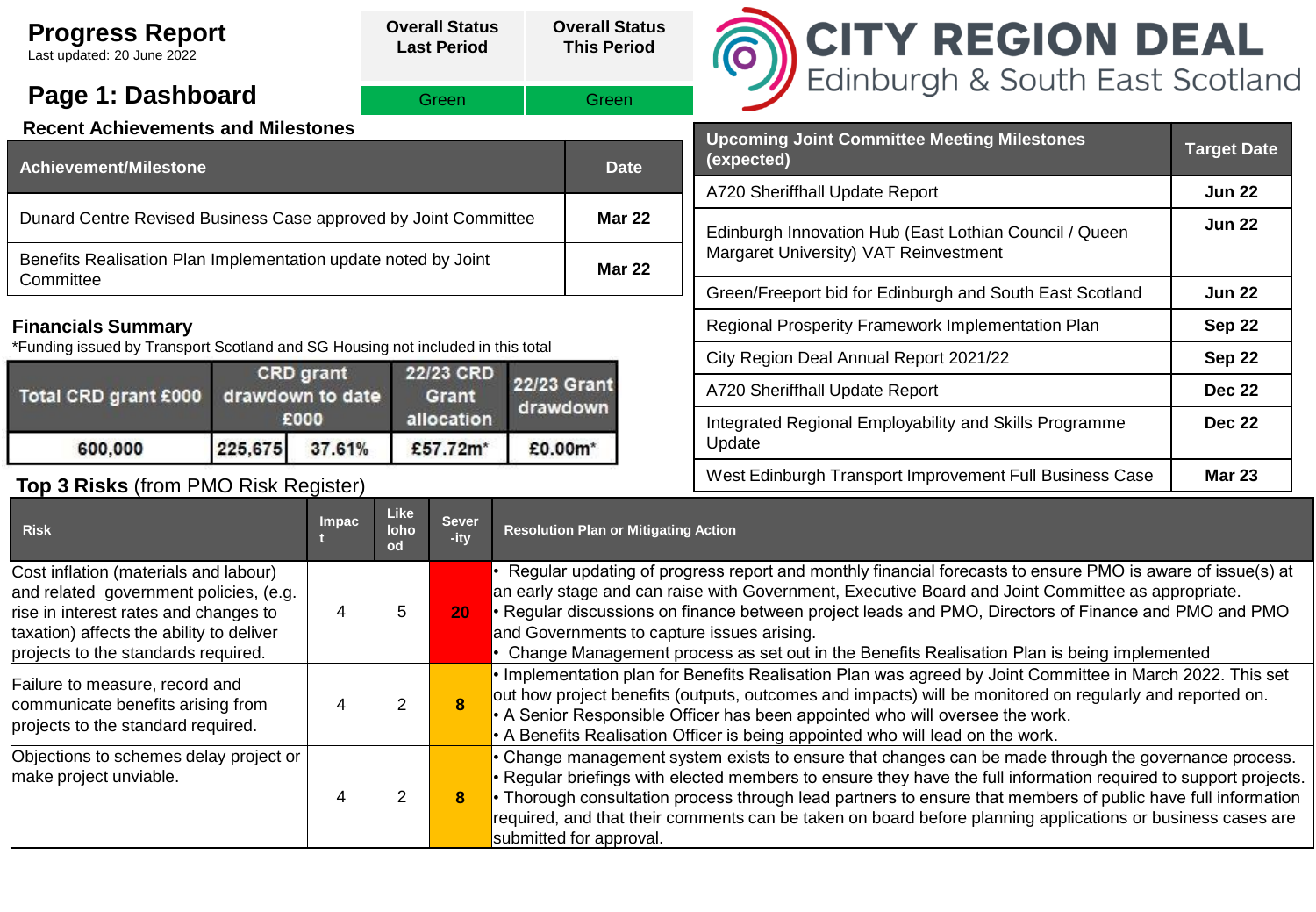## **Page 2: Guidance**

# **CITY REGION DEAL**<br>Edinburgh & South East Scotland

### **Project Stages**

| Stage no.    | <b>Definition</b>                                                                                                                                                                                                    |
|--------------|----------------------------------------------------------------------------------------------------------------------------------------------------------------------------------------------------------------------|
| . Define     | Business case being developed, and not yet approved by Thematic Board and Joint Committee.                                                                                                                           |
| 2. Implement | Business case has been approved by Thematic Board and Joint Committee, and is being implemented. In a capital project, this may<br>be construction; for skills projects this may be establishing a course or system. |
| 3. Deliver   | Project is in place and benefits realisation framework to assess if it is achieving its objectives.                                                                                                                  |
| 4. Legacy    | Project has resulted in mainstreaming or improvements to business as usual (impact) that is generated beyond the funded period                                                                                       |

#### **Red, Amber, Green**

**T:** Status against **timeline** set out in business case/implementation plan; **B:** Status against **budget** set out in financial plan

| <b>RAG Status</b> | <b>Definition - Timeline</b>                            | <b>Definition - Budget</b>                                                                                                                                                                      | <b>Action Required</b>                                                                                                                                  |
|-------------------|---------------------------------------------------------|-------------------------------------------------------------------------------------------------------------------------------------------------------------------------------------------------|---------------------------------------------------------------------------------------------------------------------------------------------------------|
| Green             | In line with business<br>case/implementation plan       | In line with spend set out financial plan for the current financial<br>year.                                                                                                                    | No management action required                                                                                                                           |
| <b>Amber</b>      | Delay exists but is<br>considered acceptable by<br>PMO. | Spend is within acceptable range from what is set out financial plan<br>for the current financial year. Project lead is confident that spend<br>will be to profile at financial year end.       | Management action is in place by senior<br>management to address issues, and project is being<br>closely monitored.                                     |
| <b>Red</b>        | Delay is significant.                                   | Spend is outwith acceptable range from what is set out financial<br>plan for the current financial year. Project lead does not consider<br>that spend will be to profile at financial year end. | Immediate action is required by senior management<br>and relevant Boards as appropriate to address<br>issues. Issues must be highlighted to Government. |

### **Strategic Added Value Score**

| <b>Score</b> | <b>Description</b>                                                                                                                                           |
|--------------|--------------------------------------------------------------------------------------------------------------------------------------------------------------|
|              | • There are opportunities for links with one or two other CRD themes that may add value to the proposal.                                                     |
| (Low)        | . Partnership working with wider stakeholders, to add value to the proposal has not been thoroughly considered, but may be possible, and should be explored. |
|              | . One or two of the five ""inclusive growth" measures listed in the Deal Document could be incorporated into the delivery of the project.                    |
| $2^{\circ}$  | • There are opportunities for links with two or three other CRD themes that may add value to the proposal.                                                   |
| (Mediu       | . Partnership working with wider stakeholders, to add value has been factored into the business case to some extent, but there are opportunities to enhance. |
| m)           | • Two or three of the five ""inclusive growth" measures listed in the Deal Document could be incorporated into the delivery of the project.                  |
| 3.           | • There are opportunities for links with three of four other CRD themes that may add value to the proposal.                                                  |
| (High)       | . Partnership working with wider stakeholders, e.g. private/third sector is already taking place and strategic added value effects are clear.                |
|              | • Three, four or five ""inclusive growth" measures listed in the Deal Document could be incorporated into the delivery of the project.                       |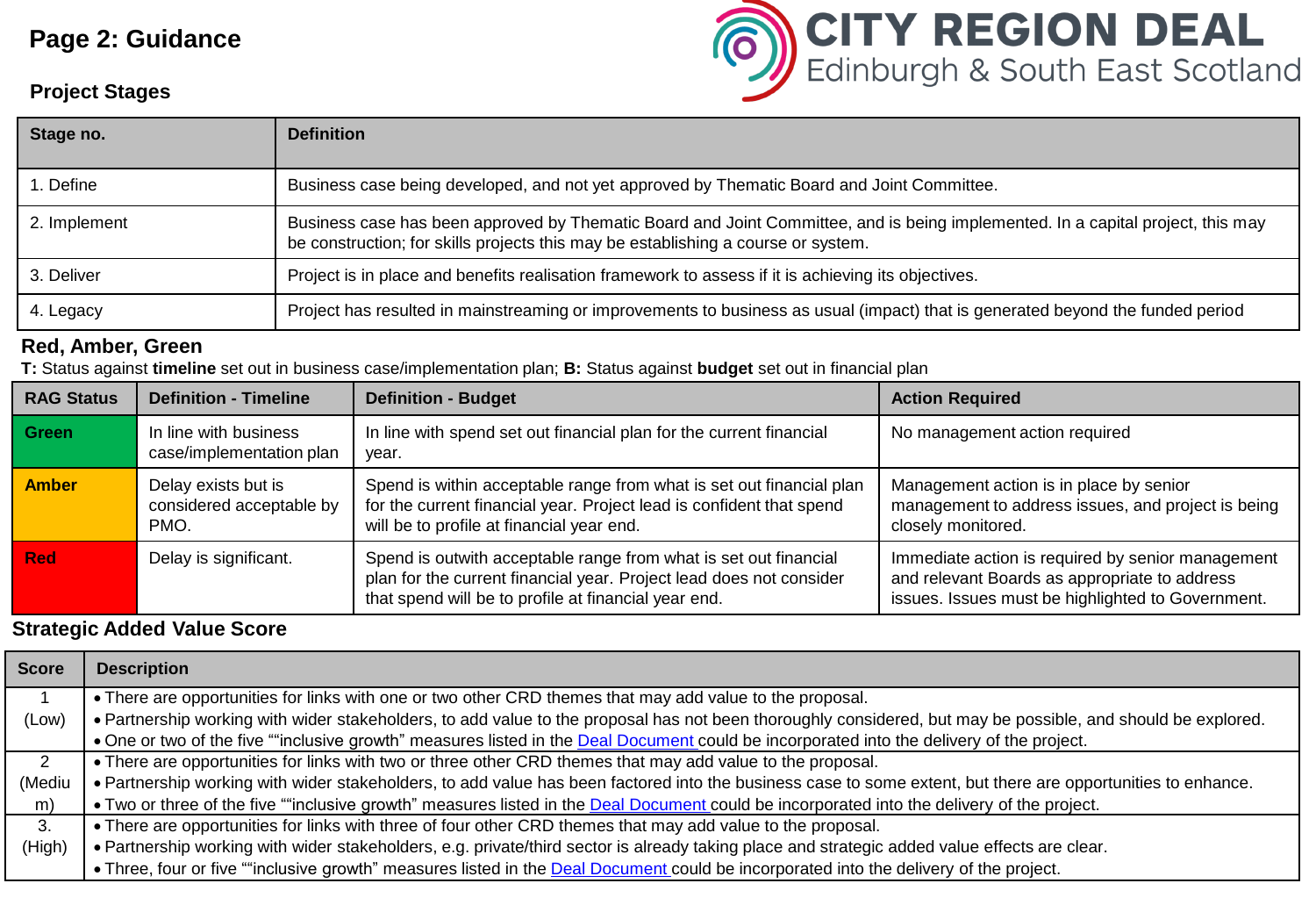## **Page 3: Financial Summary**



|                                       | <b>Overall Total</b>                               |                                                                        |                                                |                                                        |              |                                     | 2022-23                 |                 |                                    |                                                                                                         |  |
|---------------------------------------|----------------------------------------------------|------------------------------------------------------------------------|------------------------------------------------|--------------------------------------------------------|--------------|-------------------------------------|-------------------------|-----------------|------------------------------------|---------------------------------------------------------------------------------------------------------|--|
| <b>Total</b><br><b>Budget</b><br>£000 | <b>CRD</b><br><b>Grant</b><br><b>Total</b><br>£000 | <b>CRD</b><br><b>Grant</b><br><b>Claimed</b><br><b>To Date</b><br>£000 | <b>CRD</b><br>Grant<br>Claimed<br>to Date<br>% | <b>Project Name</b>                                    |              | Grant<br>Claimed<br>to Date<br>£000 | Spend<br>to May<br>£000 | Outturn<br>£000 | <b>Outturn</b><br>Variance<br>£000 | Comments                                                                                                |  |
| 101,047                               | 32,545                                             | 32.545                                                                 |                                                | 100% Bayes Centre                                      | $\mathbf{0}$ | $\mathbf{0}$                        | $\mathbf{0}$            | $\mathbf{0}$    |                                    | 0 CRD grant fully drawn down.                                                                           |  |
| 22,469                                | 22,469                                             | 15,317                                                                 |                                                | 68% National Robotarium                                | 7,152        | $\theta$                            | 1,728                   | 7,152           |                                    | 0 Projected to be fully drawn down in 22/23.                                                            |  |
| 200,585                               | 57,920                                             | 57,920                                                                 |                                                | 100% Edinburgh Futures Institute                       | $\Omega$     | $\theta$                            | $\Omega$                | $\Omega$        |                                    | 0 CRD grant fully drawn down.                                                                           |  |
| 199,046                               | 79,595                                             | 40,229                                                                 |                                                | 51% Edinburgh International Data Facility              | 6,765        | $\theta$                            | 150                     | 6,765           | $\Omega$                           |                                                                                                         |  |
| 86,256                                | 49,205                                             | 21,771                                                                 |                                                | 44% Usher Institute                                    | 26,903       | $\theta$                            | 3,448                   | 26,903          | $\theta$                           |                                                                                                         |  |
| 45,210                                | 17,366                                             | 16,424                                                                 |                                                | 95% Easter Bush                                        | 942          | $\mathbf{0}$                        | $\Omega$                | 942             |                                    | 0 Projected to be fully drawn down in 22/23.                                                            |  |
| 30,000                                | 10,900                                             | 385                                                                    |                                                | 4% Easter Bush Link Road                               | 883          | $\theta$                            | 25                      | 883             | $\Omega$                           |                                                                                                         |  |
| 51,455                                | 30,000                                             | $\mathbf{0}$                                                           |                                                | 0% Edinburgh Innovation Hub                            | 1.212        | $\theta$                            | $\overline{0}$          | 1,212           | $-0$                               |                                                                                                         |  |
| 50,104                                | 35,000                                             | 9.341                                                                  |                                                | 27% Fife i3 Programme                                  | 4,076        | $\mathbf{0}$                        | 338                     | 4,076           | $\Omega$                           |                                                                                                         |  |
| 29,135                                | 15,000                                             | 2,332                                                                  |                                                | 16% Borders Innovation Park                            |              | $\theta$                            | $\Omega$                |                 | $\Omega$                           |                                                                                                         |  |
| 815,307                               | 350,000                                            | 196,266                                                                |                                                | 56% Total Research, development and innovation         | 47,934       | $\bf{0}$                            | 5,690                   | 47,934          | $\bf{0}$                           |                                                                                                         |  |
| 25,000                                | 25,000                                             | 7,486                                                                  |                                                | 30% Integrated Regional Employability & Skills Prograf | 4,064        | $\overline{0}$                      | 314                     | 4,055           | $-9$                               |                                                                                                         |  |
| 25,000                                | 25,000                                             | 7,486                                                                  |                                                | 30% Total IRES                                         | 4,064        | $\bf{0}$                            | 314                     | 4,055           | $-9$                               |                                                                                                         |  |
| 120,000                               | 120,000                                            | 4,927                                                                  |                                                | 4% A720 Sheriffhall Roundabout*                        |              |                                     |                         |                 |                                    | SG to fund to suppport improvements to the A720 City Bypass for the grade<br>separation of Sheriffhall. |  |
| 36,000                                | 20,000                                             | 114                                                                    |                                                | 1% West Edinburgh Transport Improvement Program        | 449          | $\theta$                            | $\Omega$                | 449             | $\Omega$                           |                                                                                                         |  |
| 156,000                               | 140,000                                            | 5.041                                                                  |                                                | <b>4% Total Transport</b>                              | 449          | $\bf{0}$                            | $\bf{0}$                | 449             | $\bf{0}$                           |                                                                                                         |  |
| 74,928                                | 20,000                                             | 1,882                                                                  |                                                | 9% Dunard Centre                                       | 5,269        | $\theta$                            | 281                     | 5,269           | $\mathbf{0}$                       |                                                                                                         |  |
| 74,928                                | 20,000                                             | 1.882                                                                  |                                                | 9% Total Culture                                       | 5,269        | $\bf{0}$                            | 281                     | 5,269           | $\Omega$                           |                                                                                                         |  |
| 263,000                               | 15,000                                             | 15,000                                                                 |                                                | 100% New Housing Partnership - Edinburgh Living**      | $\mathbf{0}$ | $\theta$                            | $\Omega$                | $\mathbf{0}$    |                                    | 0 CRD grant fully drawn down.                                                                           |  |
| 50,000                                | 50,000                                             | $\mathbf{0}$                                                           |                                                | 0% Housing Infrastructure Fund**                       | $\Omega$     | $\theta$                            |                         | $\Omega$        |                                    | Separate letters from SG for individual proposals. Allocation figure is based<br>on financial plan.     |  |
| 313,000                               | 65,000                                             | 15,000                                                                 |                                                | 23% Total Housing                                      | $\bf{0}$     | $\bf{0}$                            |                         |                 | $\Omega$                           |                                                                                                         |  |
| 1,384,235 600,000 225,675             |                                                    |                                                                        |                                                | 38% Total Programme                                    | 57,716       | $\bf{0}$                            | 6,284                   | 57,707          | $-9$                               |                                                                                                         |  |

\* Scottish Government funded. Transport Scotland taking forward scheme delivery. \*\* Funding governed by Scottish Government (Housing)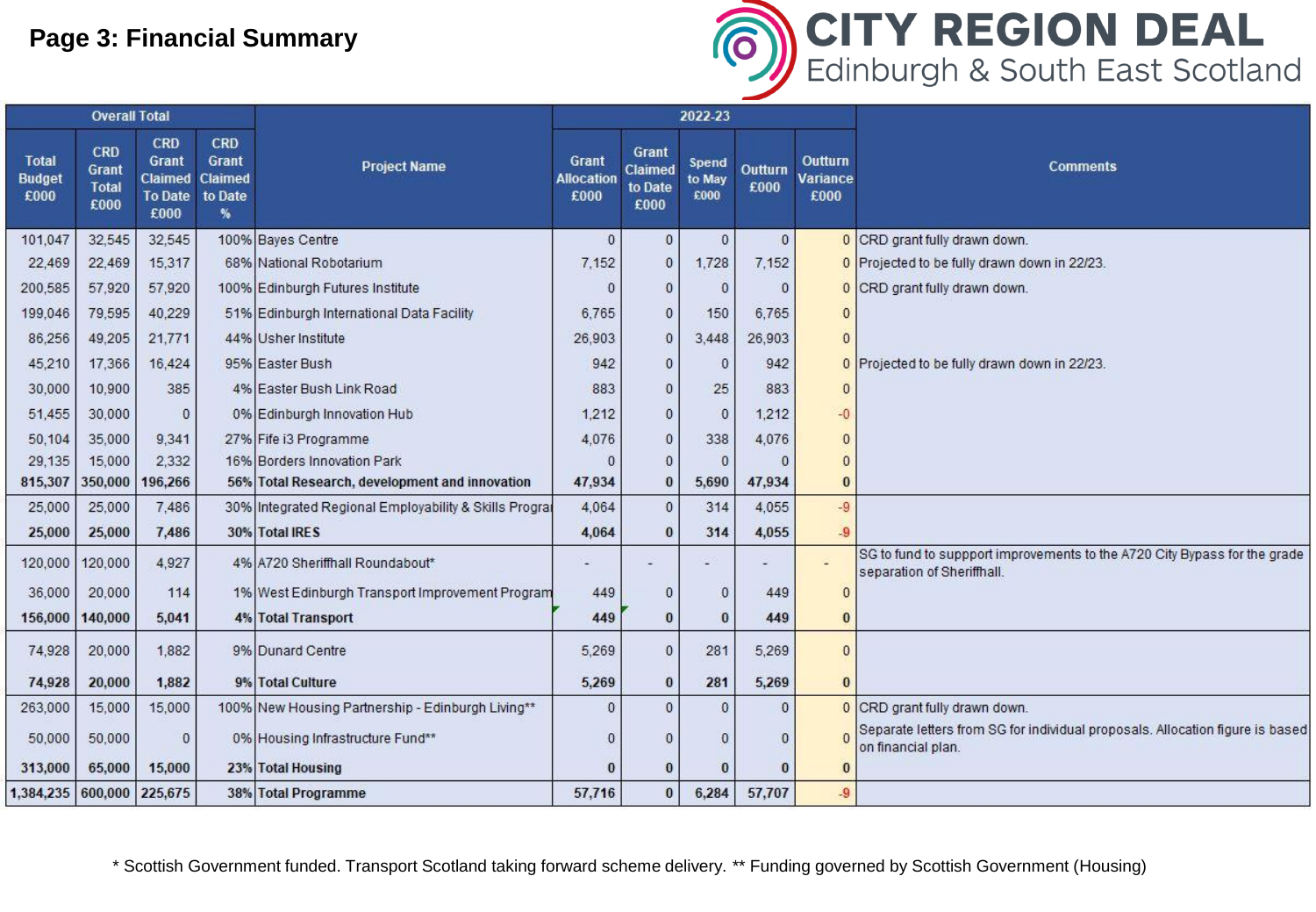## **Page 4: Research, Development and Innovation Theme Data-Driven Innovation**



| Project                                     | <b>Stage</b> | <b>Last Milestone</b>                                | <b>Next Milestone</b>                                                             |                         | B                | <b>SAV</b>     | <b>Comments</b>                                                                                                                                                                                                                                                                 |
|---------------------------------------------|--------------|------------------------------------------------------|-----------------------------------------------------------------------------------|-------------------------|------------------|----------------|---------------------------------------------------------------------------------------------------------------------------------------------------------------------------------------------------------------------------------------------------------------------------------|
| <b>Bayes Centre</b>                         | Deliver      | Sep 18: Opening                                      | N/A                                                                               | G                       | G                | 3              | Bayes Centre re-opened in July 2021. Works on site are<br>complete and the final certificate has now been issued.                                                                                                                                                               |
| National<br>Robotarium                      | Implement    | Jan<br>2021: Start on<br><b>Site</b>                 | June/July 2022:<br>Complete<br>construction                                       | $\overline{A}$          | $\blacktriangle$ | $\overline{2}$ | Further delay to programme being reported by the contractor.<br>The client fit out is now due to start on 27th June with<br>occupation scheduled for 25th July. This is due to constraints<br>with the supply chain and labour market.                                          |
| Edinburgh<br><b>Futures</b><br>Institute    | Implement    | Start on site                                        | May 23: Complete<br>construction                                                  | $\overline{\mathsf{A}}$ | G                | 3              | Construction timescale has been affected by a combination of<br>Covid impacts and unforeseen structural issues.                                                                                                                                                                 |
| Usher Institute                             | Implement    | Sep 21:<br>Commence<br>construction                  | Jul 22: Full<br>DataLoch launch                                                   | A                       | G                | $\overline{2}$ | Usher Institute topping-out ceremony took place in June 2022.<br>DataLoch on schedule for full launch by end July 2022.                                                                                                                                                         |
| Easter Bush                                 | Implement    | Aug 21: Mobilise<br>team to deliver<br>business plan | Summer 22:<br><b>Establish a Centre</b><br>for Aquaculture<br>Genetics and Health | A                       | G                | $\overline{2}$ | Professor Bruce Whitelaw appointed as Director of the Roslin<br>Institute. Launch of Centre for Aquaculture Genetics and Health<br>delayed as Head of centre not yet appointed.                                                                                                 |
| Edinburgh<br>International<br>Data Facility | Implement    | Jul 21: Complete<br>hardware<br>installation         | Jul 22: Launch<br>Regional Data<br>Haven                                          | G                       | G                | $\overline{2}$ | The technology to deploy on-demand data havens is developed<br>and will be supporting the DataLoch launch in July 2022.<br>Research Data Scotland is driving movement towards a<br>National Safe Haven; any further RDH deployment will need to<br>be examined in that context. |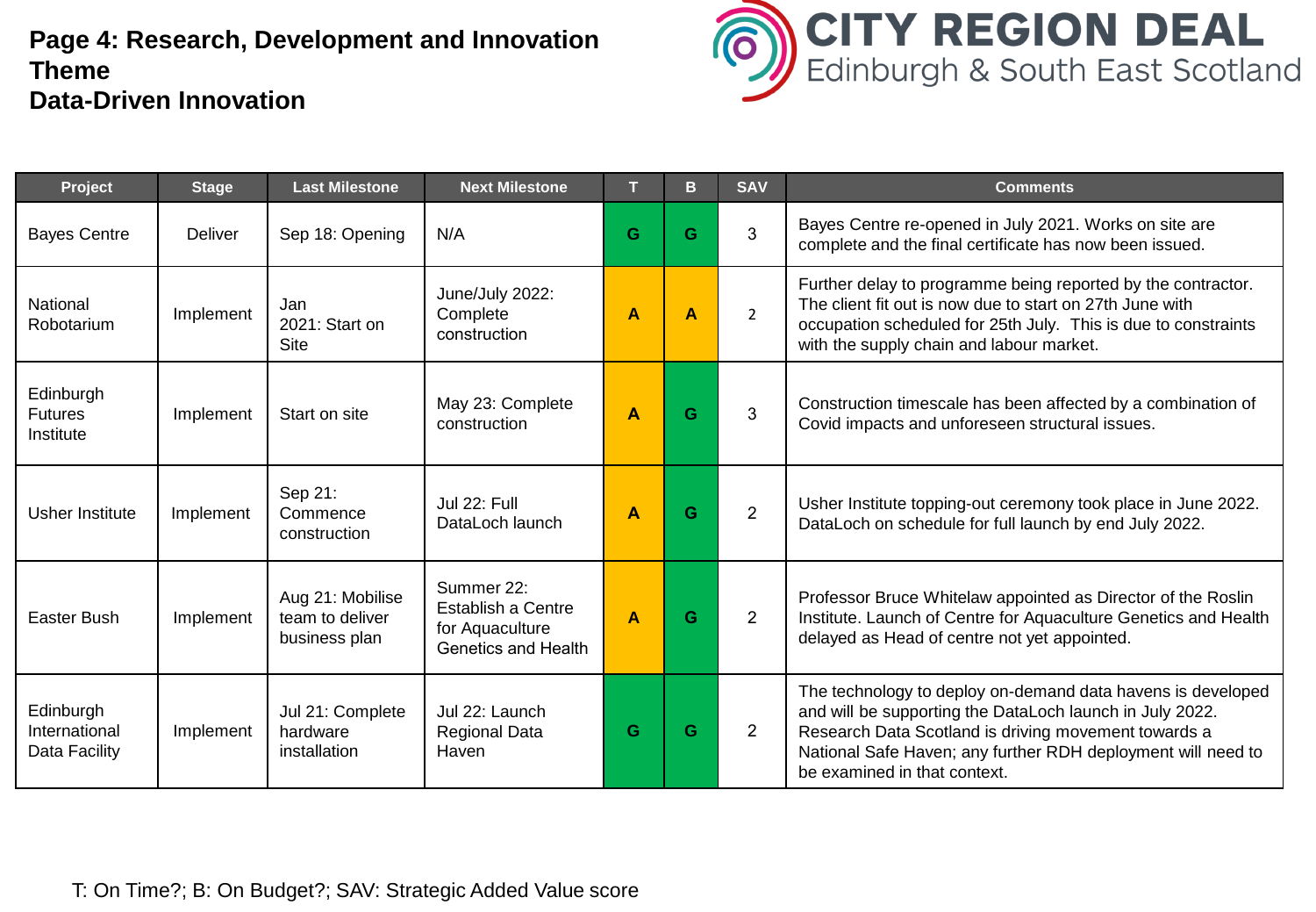## **Page 5: Research, Development and Innovation Theme Edinburgh Innovation Park (QMU Food and Drink Innovation Hub)**



| Project                                                            | <b>Stage</b>   | <b>Last Milestone</b>                                                                                                                                                                                                                                                                                            | <b>Next Milestone</b>                                                                                                                                                                                                                                                              |   | B | <b>SAV</b>     | <b>Comments</b>                                                                                                                                                                                                                                                                                                                                                                                                                                                                                                                                      |
|--------------------------------------------------------------------|----------------|------------------------------------------------------------------------------------------------------------------------------------------------------------------------------------------------------------------------------------------------------------------------------------------------------------------|------------------------------------------------------------------------------------------------------------------------------------------------------------------------------------------------------------------------------------------------------------------------------------|---|---|----------------|------------------------------------------------------------------------------------------------------------------------------------------------------------------------------------------------------------------------------------------------------------------------------------------------------------------------------------------------------------------------------------------------------------------------------------------------------------------------------------------------------------------------------------------------------|
| Edinburgh<br>Innovation<br>Park<br>Edinburgh<br>Innovation<br>Hub) | Imple-<br>ment | Design Team<br>appointed - May<br>2022.<br>Legal<br>documentation<br>completed - May<br>2022<br>First Project Team<br>Meeting with<br>preliminary design<br>$team - 25$ May<br>2022.<br>Application to<br><b>HMRC</b> for VAT<br>registration of the<br>operational/construc<br>tion companies<br>within the JV. | Present report to the<br><b>City Deal Committees (</b><br>June) to seek approval<br>of the reinvestment of<br>VAT monies into the<br>project<br>Preparing and seeking<br>approval of the<br><b>Operational Business</b><br>Plan, the Design Brief<br>and the Marketing<br>Strategy | G | G | $\overline{2}$ | The report to the City Deal Committees will seek<br>reinvestment of the VAT monies to address<br>Enhance the project outcomes through targeted<br>additionally in the design and specification to<br>enhance the value proposition and which<br>ultimately improves the experience to the for the<br>end user.<br>Sustainability - Extend the projects performance<br>on sustainability and Net Zero Carbon<br>Address the impact of unprecedented<br>3.<br>construction cost inflation and the impact this<br>projected to have on the Hub project. |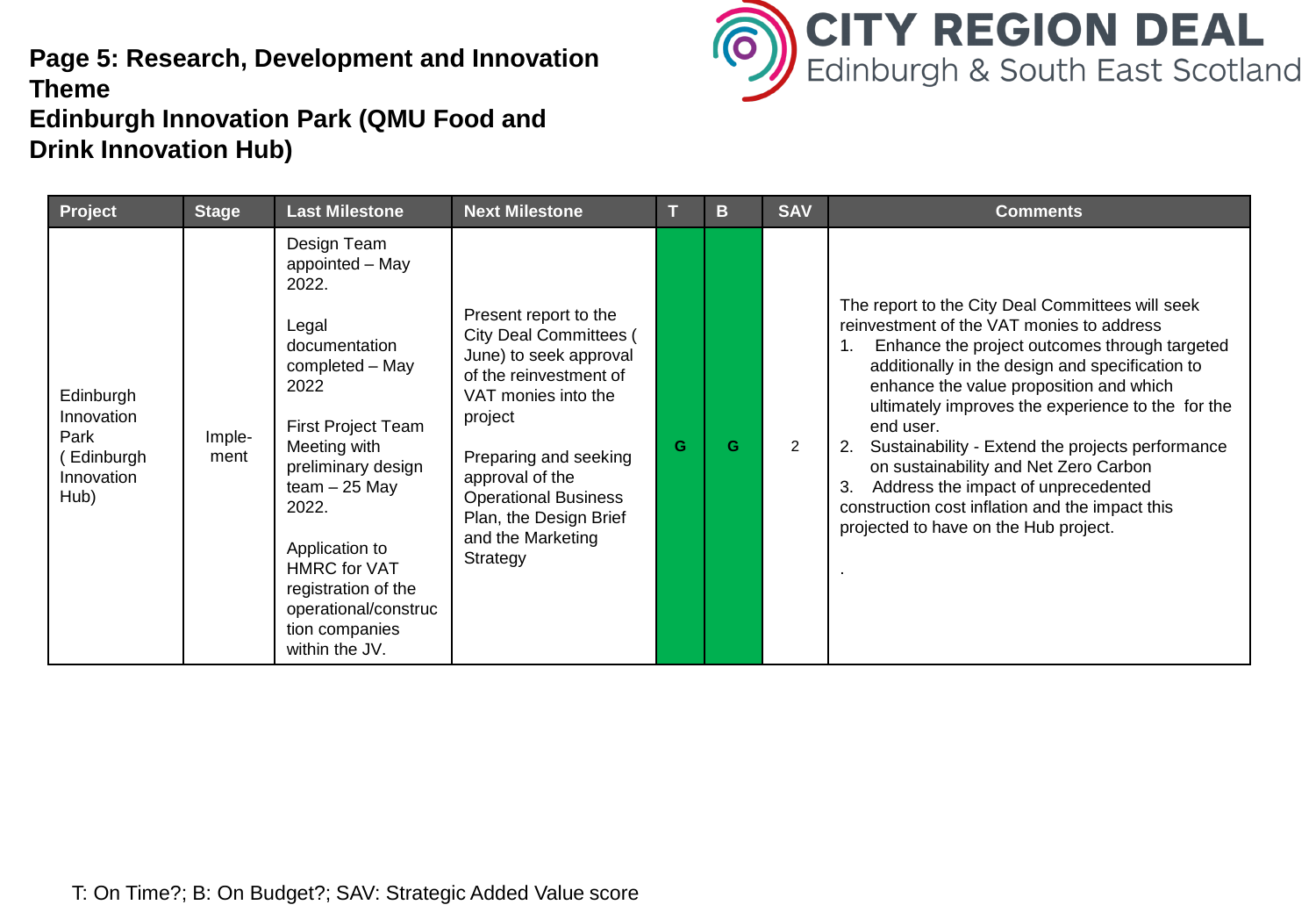## **Page 6: Research, Development and Innovation Theme Projects in Fife and Scottish Borders**



| Project                                                      | <b>Stage</b> | <b>LastMilestone</b>                              | <b>Next Milestone</b>                                                                                                                                                                                                                                                                | Т | B. | <b>SAV</b>     | <b>Comments</b>                                                                                                                                                                                                                                                                                                                                                   |
|--------------------------------------------------------------|--------------|---------------------------------------------------|--------------------------------------------------------------------------------------------------------------------------------------------------------------------------------------------------------------------------------------------------------------------------------------|---|----|----------------|-------------------------------------------------------------------------------------------------------------------------------------------------------------------------------------------------------------------------------------------------------------------------------------------------------------------------------------------------------------------|
| <b>Borders</b><br>Innovation<br>Park                         | Implement    | Completion of first<br>building in Phase 1.       | Build-out of Phase 1.                                                                                                                                                                                                                                                                | A | G  | $\mathbf{1}$   | The first building on Phase 1 was handed<br>over at the end of December 2021 and is<br>currently being fitted out by the tenant.<br>A planning application for road and service<br>infrastructure for Phase 3 has been<br>submitted.<br>The delivery programme for Phases 2 and<br>3 is on hold pending an external<br>commercial and industrial property review. |
| <b>Fife Industrial</b><br>Innovation<br>Investment<br>(Fi3P) | Implement    | Queensway,<br>Flemington Road -<br>now fully let. | Q1 22/23 Completion of Ph1 site<br>servicing at Lochgelly.<br>Q2 22/23: Conclude Missives for<br>Queensway Refurb, Glenrothes.<br>Q2 22/23: Completion of<br>business units at West Way,<br>Dalgety Bay.<br>Q3 22/23: Start on site Fife<br>Interchange North, new build<br>project. | G | G  | $\overline{2}$ | <b>Dunnikier Business Park,</b><br>Kirkcaldy. tenancies secured for 5 (out of<br>7) units.<br>West Way Phase 2, units are now being<br>marketed, strong interest. Will assess<br>applications in batches.                                                                                                                                                         |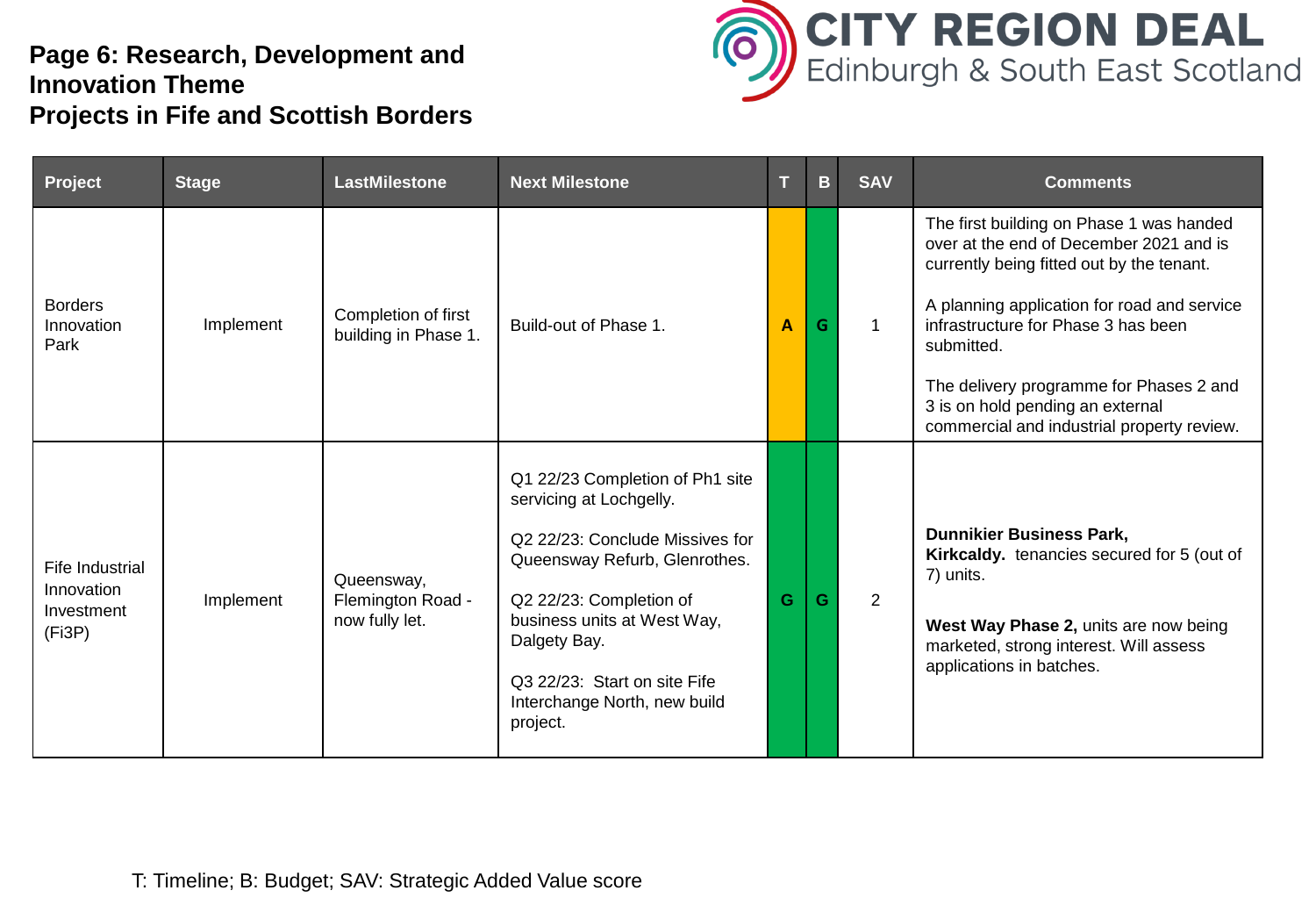## **Page 7: Integrated Regional Employability and Skills Theme (1/3)**



| Project                                     | <b>Stage</b>               | <b>Last Milestone</b>                                                                                                                                                                                                                                                                                     | <b>Next Milestone</b>                                                                                                                                                                                                                                                                                                                      |   | B | <b>SAV</b>     | <b>Comments</b>                                                                                                                                                                                                                                                                                                                                                                                                                                                                                                                                                                                                                                                                                                                                                                                           |
|---------------------------------------------|----------------------------|-----------------------------------------------------------------------------------------------------------------------------------------------------------------------------------------------------------------------------------------------------------------------------------------------------------|--------------------------------------------------------------------------------------------------------------------------------------------------------------------------------------------------------------------------------------------------------------------------------------------------------------------------------------------|---|---|----------------|-----------------------------------------------------------------------------------------------------------------------------------------------------------------------------------------------------------------------------------------------------------------------------------------------------------------------------------------------------------------------------------------------------------------------------------------------------------------------------------------------------------------------------------------------------------------------------------------------------------------------------------------------------------------------------------------------------------------------------------------------------------------------------------------------------------|
| <b>IRES</b><br>Programme                    | Imple-<br>ment/<br>Deliver | IRES board held on 10th<br>May 2022.<br>IRES presentation at the<br>Joint Committee on 3rd<br>December 2021 was well<br>received.                                                                                                                                                                         | Work continues on Monitoring<br>& Evaluation and enhanced<br>reporting; aligning project<br>outcomes with overall IRES<br>and City Region Deal Benefits<br>Realisation targets.<br>Planning for enhanced<br>communications incl. videos.                                                                                                   | G | G | 3              | • At the IRES board on 10 <sup>th</sup> May 2022 there were updates and<br>discussion on future Labour Market Analysis research; Integrated<br>Knowledge Systems; Community Wealth Building; Housing,<br>Construction & Infrastructure; and the Quarterly Report and Finance.<br>IRES Programme Connector is working with Project Leads to further<br>develop monitoring and evaluation, and feed into the overall Benefits<br>Realisation plan framework - reporting with increased automation and<br>online tools. Next IRES Board 16th August 2022.                                                                                                                                                                                                                                                    |
| Integrated<br>Knowledge<br>System           | Implem<br>ent/<br>Deliver  | Helix system went live<br>on 21 <sup>st</sup> March.<br>Legal agreement<br>circulated to 6 Local<br>Authority (LA) financial<br>leads.<br><b>IKS updated IRES</b><br>board on 10 May.<br>Delivery & Advisory<br>Group (DAG) took<br>place on 25 May.<br>Helix.scot information<br>architecture confirmed. | IEE & CCP employer data<br>to be cleaned and added to<br>Helix.<br>Midlothian and Scottish<br>Borders working towards<br>Q3 migration, looking at<br>CLD requirements/ system<br>development.<br>Helix.scot content first draft<br>created and sent to<br>developer.<br>Meeting for LA leads to<br>discuss Helix funding<br>mainstreaming. | G | G | $\mathbf{3}$   | Helix system went live on 21 March, focus has been on<br>troubleshooting and supporting users of the system through the<br>transition, adding reports, building new programmes for 2022/3<br>delivery and expanding use of system to highlight new functionality<br>available.<br>Next phase will migrate in IEE & CCP (Capital City Partnership)<br>$\bullet$<br>employer, client and vacancy data.<br>• Conversations with Dundee and Tay Cities about potential future<br>collaboration.<br>Good progress on helix.scot website, building Information<br>architecture and planning content.<br>Meeting for LA leads to discuss Helix funding mainstreaming is<br>being lined up for June, this will be the first of a regular meeting of<br>this group to oversee the continuing financial management. |
| Labour Market<br>Analysis and<br>Evaluation | Deliver                    | Dissemination of<br>agreement reached on<br>the next stage of<br>research<br>commissioning in Q1<br>of 22/23.<br><b>Regional Skills</b><br>Assessment for region<br>will be published in<br>April and disseminated<br>in Q1 and Q2.                                                                       | Input to Regional Prosperity<br>Framework (RPF) Big Move<br>Skills action plan.<br><b>Tendering Tourism Skills</b><br>Research.                                                                                                                                                                                                            | G | G | $\overline{2}$ | Developed draft brief for research into skills needs of tourism sector.<br>Partners input sought and incorporated into the brief for tender.<br>Continued review of Labour Market Intelligence Toolkit through<br>consultation with Careers Information and Advice staff.<br>Presentation on the Regional Skills Assessment to the RPF Big<br>Move 7 workshop provided in May. Six workshops now supported.<br>Presentation on Regional Skills Assessment to Borders Learning<br>and Skills Partnership and DYW Borders.<br>Refreshed membership of the Regional Intelligence Hub with a view<br>to upcoming research.                                                                                                                                                                                    |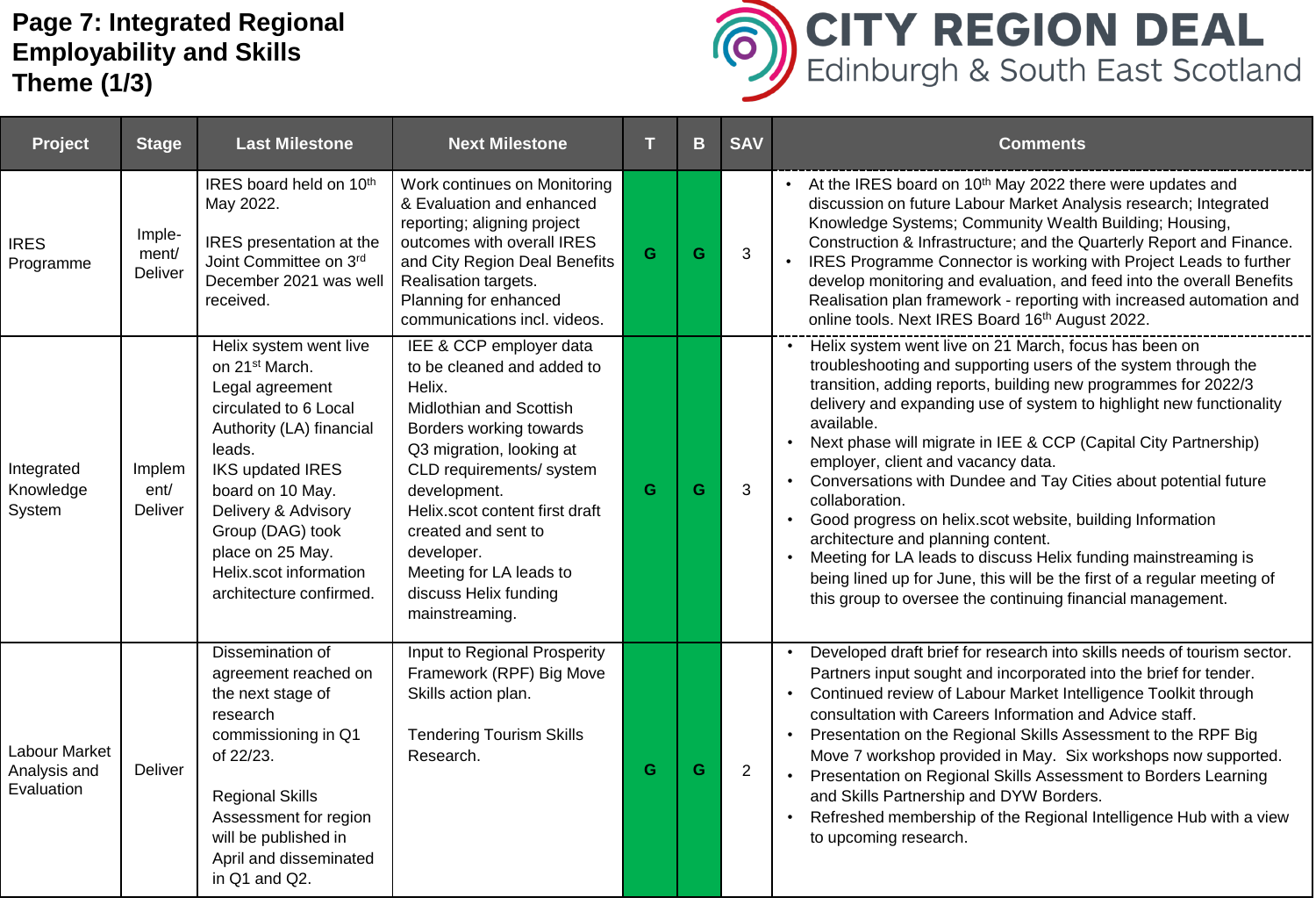## **Page 8: Integrated Regional Employability and Skills Theme (2/3)**



| Project                              | <b>Stage</b>               |                                                                                                                                                                                                                                                                                                                                                                                                                                                            | <b>Next Milestone</b>                                                                                                                                                                                                                                                                                                                                                                                                                                                                                                                                |   | B. | <b>SAV</b> | • Comments                                                                                                                                                                                                                                                                                                                                                                                                                                                                                                                                                                                                                                                                                                                                                                                                                                                                                                                                                                                                                                                                                                                                                                                                                                                                                         |
|--------------------------------------|----------------------------|------------------------------------------------------------------------------------------------------------------------------------------------------------------------------------------------------------------------------------------------------------------------------------------------------------------------------------------------------------------------------------------------------------------------------------------------------------|------------------------------------------------------------------------------------------------------------------------------------------------------------------------------------------------------------------------------------------------------------------------------------------------------------------------------------------------------------------------------------------------------------------------------------------------------------------------------------------------------------------------------------------------------|---|----|------------|----------------------------------------------------------------------------------------------------------------------------------------------------------------------------------------------------------------------------------------------------------------------------------------------------------------------------------------------------------------------------------------------------------------------------------------------------------------------------------------------------------------------------------------------------------------------------------------------------------------------------------------------------------------------------------------------------------------------------------------------------------------------------------------------------------------------------------------------------------------------------------------------------------------------------------------------------------------------------------------------------------------------------------------------------------------------------------------------------------------------------------------------------------------------------------------------------------------------------------------------------------------------------------------------------|
| Integrated<br>Employer<br>Engagement | Imple-<br>ment             | 'Proud to Care'<br>project report<br>complete.<br><b>Community Benefits</b><br>for Usher Institute<br>confirmed.<br>Onsite visit complete<br>with Dunard Centre to<br>plan community<br>benefit schedules.<br>Coordinated<br>construction employer<br>partnership in<br>response to<br>Edinburgh College<br>curriculum<br>adjustments.<br><b>First Regional</b><br>Accreditation<br>Partnership meeting<br>took place at<br><b>Community Trade</b><br>Hub. | Finalise (further adjusted)<br><b>CLES</b> consultation schedule<br>and agree contract.<br>Grant awards to be issued to<br>GoBeyond and West Lothian<br>Council for CWB phase 2.<br><b>CWB Toolkit first draft</b><br>expected by 15 <sup>th</sup> June.<br>QMU Food & Drink Hub site<br>visit in June to map community<br>benefits pre contract award.<br><b>IEE Employer Fund</b><br>consultation to be issued to<br>Business Gateway teams.<br>First FORTY course to launch<br>on 27 June.<br>Flexibility Works seminar for<br>employers planned. | G | G  | 3          | • Proud to Care - Full report draft complete with summary report<br>uploaded to IRES Sharepoint for partner access.<br>FORT programme has launched at Fort Kinnaird Recruitment<br>Skills Centre. 7 job outcomes secured so far.<br>First FORTY pre employment course will run from 27 June for 2<br>weeks, this course has capacity for 10 16-24 year olds from<br>Edinburgh, Midlothian and East Lothian.<br>IEE ongoing member partner of CCP Ukrainian crisis partnership<br>offer, at appropriate time will support the development of regional<br>job opportunities for refugees.<br>IEE have coordinated a construction employer response to the<br>recent announcement of Edinburgh College removing the<br>National Progression Awards in Construction faculty which has<br>affected 84 people across the region. A multi employer placement<br>offer has been created that can support employability provision<br>for those who do not secure an onward college place.<br>DAG took place on 19 <sup>th</sup> May with attendance from all 6 LAs.<br>Scheduling 2 short film entries from IEE activity for annual report;<br>Career progression & CWB match through the portal.<br>Cross regional match delivered through ESESCommunities.org<br>from Fife Supplier with Borders charity. |
| <b>Intensive Family</b><br>Support   | Imple-<br>ment/<br>Deliver | Stakeholder and<br>delivery partner<br>meetings completed.<br>Website launched.<br>Consultation work<br>with families planned<br>for phase two.<br>IFS filming plan in<br>place for IRES Annual<br>Report.<br>Initial planning for two<br>events - sharing<br>learning from phase<br>one IFS.                                                                                                                                                              | Complete consultation groups<br>and sessions with families with<br>support from delivery partners<br>re. phase two<br>recommissioning.<br>Draft report reflecting findings<br>from consultation work ahead<br>of phase two.                                                                                                                                                                                                                                                                                                                          | G | G  | 2          | 297 individuals registered on Helix engaging with IFS.<br>228 adults engaging in IFS.<br>69 young people registered on Helix system, receiving 1:1<br>support via Youth Workers.<br>211 Females, 86 males.<br>75 positive outcomes recorded: 15 FT employment outcomes, 14<br>PT employment outcomes, 29 re-engagements in education<br>(young people), 24 progressions to education, 13 engaged in<br>employability training, 3 carer progressions,<br>Ongoing Helix support in place for service providers.<br>Website launched featuring sections on IFS.<br>Timeline for recommissioning process developed and<br>implemented.                                                                                                                                                                                                                                                                                                                                                                                                                                                                                                                                                                                                                                                                 |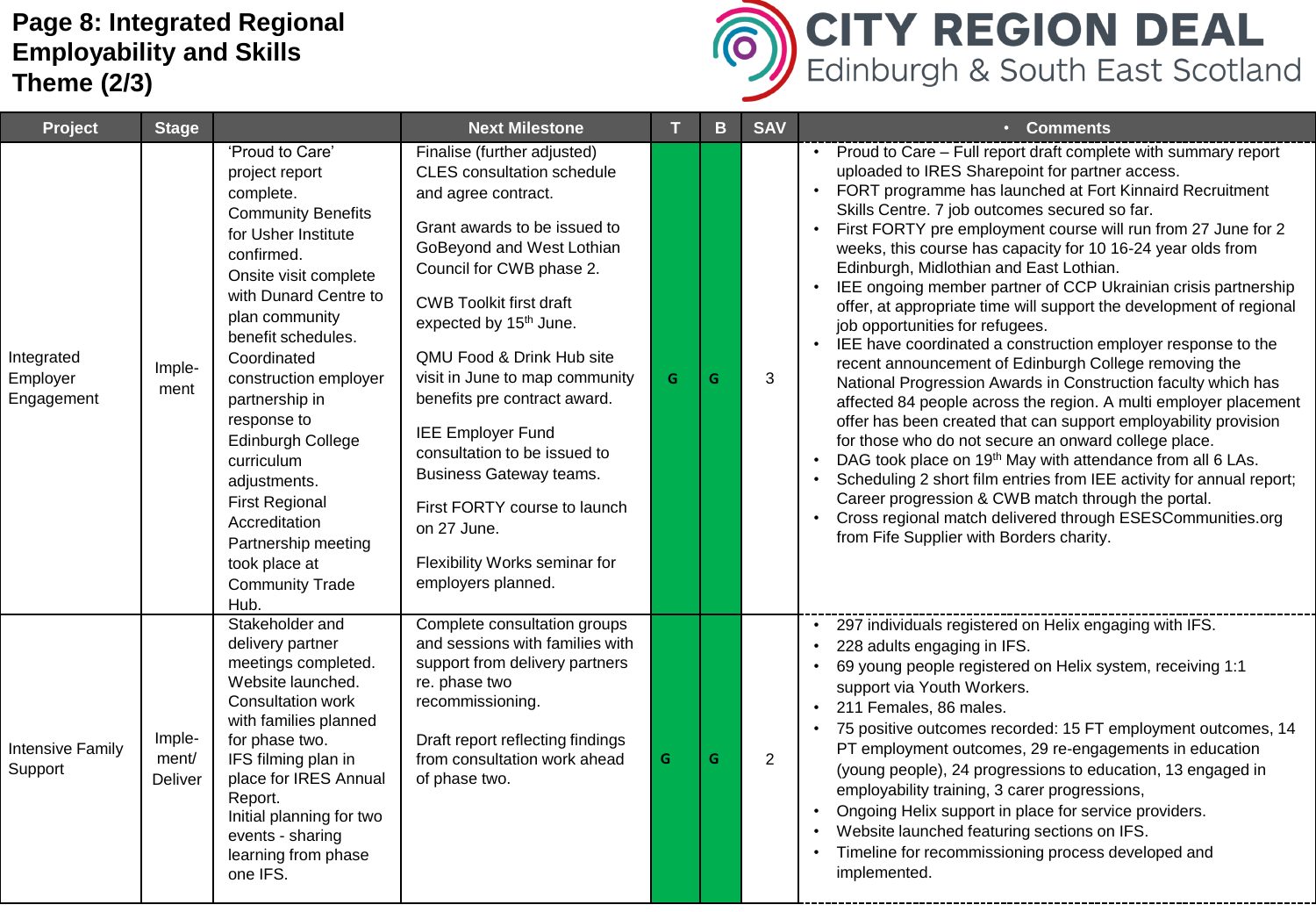## **Page 9: Integrated Regional Employability and Skills Theme (3/3)**



| Project                                                                  | <b>Stage</b>   | <b>Last Milestone</b>                                                                                                                                                                                                                                                         | <b>Next Milestone</b>                                                                                                                                                                                                           |    | B | <b>SAV</b>     | • Comments                                                                                                                                                                                                                                                                                                                                                                                                                                                                                                                                                                                                                                                                                                                                                                                                                                                                                                                                                                                                                                                                                                                                                                                           |
|--------------------------------------------------------------------------|----------------|-------------------------------------------------------------------------------------------------------------------------------------------------------------------------------------------------------------------------------------------------------------------------------|---------------------------------------------------------------------------------------------------------------------------------------------------------------------------------------------------------------------------------|----|---|----------------|------------------------------------------------------------------------------------------------------------------------------------------------------------------------------------------------------------------------------------------------------------------------------------------------------------------------------------------------------------------------------------------------------------------------------------------------------------------------------------------------------------------------------------------------------------------------------------------------------------------------------------------------------------------------------------------------------------------------------------------------------------------------------------------------------------------------------------------------------------------------------------------------------------------------------------------------------------------------------------------------------------------------------------------------------------------------------------------------------------------------------------------------------------------------------------------------------|
| Housing and<br>Construction<br>Infrastructure<br>(HCI) Skills<br>Gateway | Imple<br>-ment | Launch of the new<br><b>HCI-supported</b><br>'Places & Spaces'<br>programme at<br>Daydream Believers<br>on 23 May and beX<br>experiential learning<br>week 16-23 May with<br>13 participants.                                                                                 | Summer 2022<br>graduations of FE<br>and HE students<br>supported by HCI<br>HCI to present at<br>the Trimble<br><b>Technology Lab</b><br>Conference, 14-<br>16 June.                                                             | G  | G | 3              | • Inter SGN project, supported by HCI, is the winner of the 2022 Herald Higher<br><b>Education Award for Partnerships</b><br>Final of the TDUK Design Competition, piloting the Timber TED competency<br>framework, 23-26 July.<br>'The Future of Green Skills in the Construction Sector' Report published by HCI with<br>Edinburgh Chamber of Commerce on 31 May; available here https://bit.ly/3awFa9u<br>and coverage: Acceleration of 'green jobs' in construction requires training<br>commitment   Scottish Construction Now Report calls for training to boost 'net zero'<br>push (theconstructionindex.co.uk) Training commitment required to meet Scottish<br>construction's net zero goals   Project Scotland                                                                                                                                                                                                                                                                                                                                                                                                                                                                             |
| Data-Driven<br>Innovation<br>(DDI)<br><b>Skills</b><br>Gateway           | Imple<br>-ment | Team plans have<br>been updated<br>following programme<br>planning session on<br>31 May.<br>loT activities are<br>underway across 35<br>schools across the<br>region.<br>Engagement with<br>Midlothian Council on<br>opportunities for<br>adult learning in data<br>literacy. | Roll out of Data<br>Bootcamp over<br>the summer at<br>Edinburgh<br>College.<br>In discussion<br>with College<br>leads about<br>further<br>engagement<br>with third sector<br>organisations to<br>help reach<br>target learners. | Ġ  | G | $\overline{2}$ | Planning CPD events for teachers including conference for secondary and primary<br>teachers in early September.<br>Team are developing content for inclusion in CRD Annual Report.<br>Seeking alignment with skills proposals emerging from the Regional Prosperity<br>Framework.<br>In discussion with SQA and SDS to promote greater take-up of National Progression<br>Award (NPA) in Data Science across the region's schools and to encourage greater use<br>of modules within the qualification across other subject areas.                                                                                                                                                                                                                                                                                                                                                                                                                                                                                                                                                                                                                                                                    |
| Workforce<br><b>Mobility</b>                                             | Imple<br>-ment | August 2021<br>IRES Board-<br><b>Baseline</b><br>Assessment, policy<br>review, pilot projects<br>& next steps.<br><b>Supporting SBC</b><br>commence pilot<br><b>Demand Responsive</b><br>Transport (DRT)<br>service in<br>Berwickshire-<br>became operational<br>in May 2022. | August 2022<br>IRES Board-<br>Year 1<br>Implementation<br>performance<br>review.<br>Continue to<br>identifying other<br>funding support<br>we can provide<br>across the 6<br>partner regions<br>with 2022/23<br>allocation.     | G. | G | 3              | Developing discussions with Scottish Government through the Digital Intelligence<br>Network. Working with Improvement Service and CivTech to create a central<br>database and automation for all postcode data and travel analysis.<br>Now a member of Transport Scotland 'Transport Business Partnership' to develop a<br>'Transport Opportunities Plan' linked into 'Transport Just Transition Plan'.<br>• Continued involvement in the CEC End Poverty Network of Networks, Fife<br>Employability Forum, Midlothian Employability Support Group, Borders Young Person<br>Guarantee Group and Bus Service Improvement Partnership for South East Scotland.<br>Input into SEStran's Draft Regional Transport Strategy to reflect rural challenges and<br>opportunities based on evidence gathered through WFM work.<br>Progressing procurement of consultant to support SBC 2022/23 pilot to use data to<br>support a bus network review.<br>Data Analyst reviewing employment zones across all 6 LA boundaries to implement<br>pilot schemes. Initial meetings being held with all partners to scope pilot projects.<br>Continued involvement in the Regional Prosperity Framework Implementation. |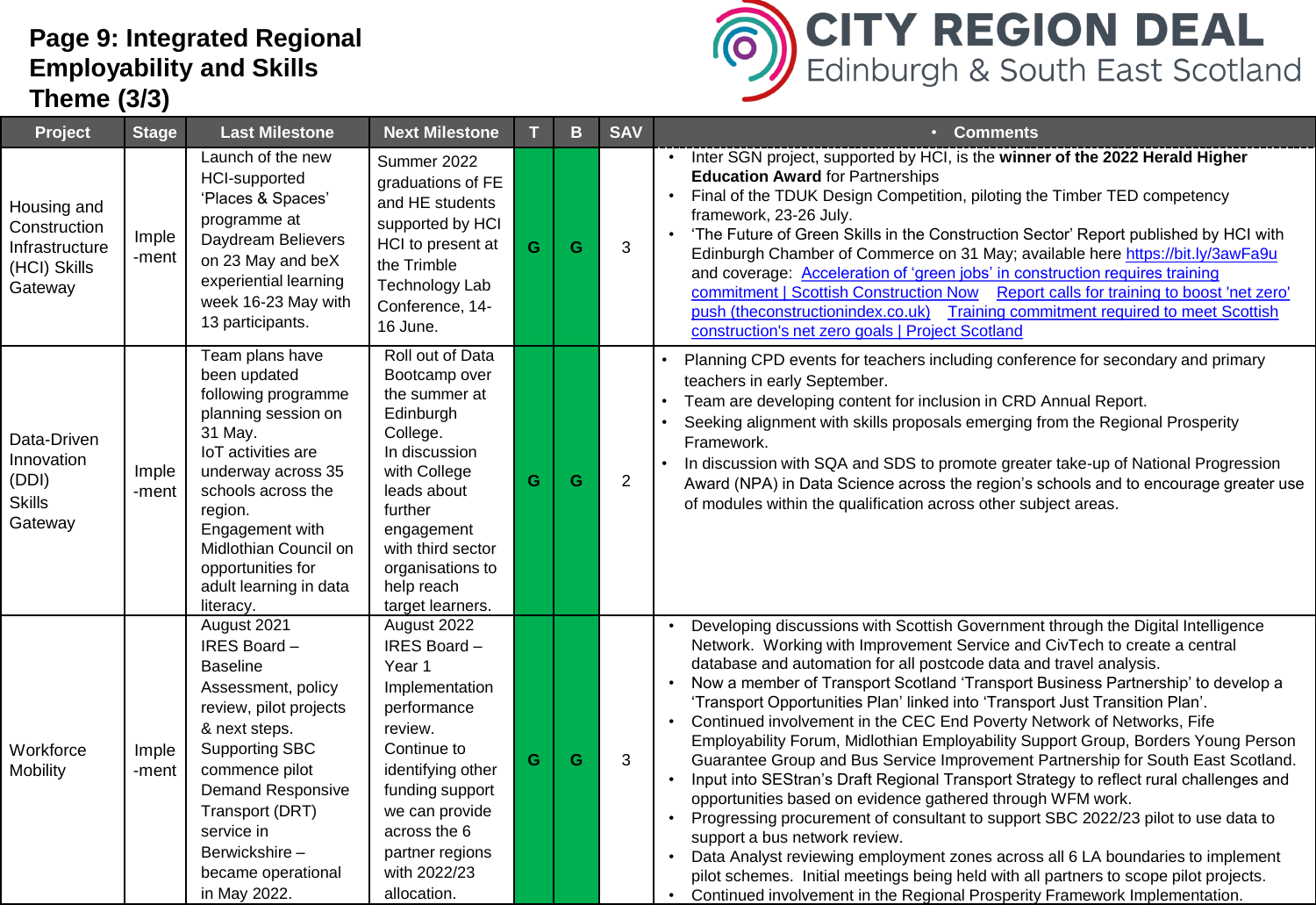## **Page 10: Transport Theme**



| Project                                                  | <b>Stage</b> | <b>Last Milestone</b>                                                                                                           | <b>Next Milestone</b>                                                                                                                                                                                                                     |   | T B   | <b>SAV</b> | <b>Comments</b>                                                                                                                                                                                                                                                                                                                                                                                                                                                                                                                                                                                                                                                                                                                                                                                                                                                                                                                                                                                                                                                                                                                                                                        |
|----------------------------------------------------------|--------------|---------------------------------------------------------------------------------------------------------------------------------|-------------------------------------------------------------------------------------------------------------------------------------------------------------------------------------------------------------------------------------------|---|-------|------------|----------------------------------------------------------------------------------------------------------------------------------------------------------------------------------------------------------------------------------------------------------------------------------------------------------------------------------------------------------------------------------------------------------------------------------------------------------------------------------------------------------------------------------------------------------------------------------------------------------------------------------------------------------------------------------------------------------------------------------------------------------------------------------------------------------------------------------------------------------------------------------------------------------------------------------------------------------------------------------------------------------------------------------------------------------------------------------------------------------------------------------------------------------------------------------------|
| A720 Sheriffhall                                         | Define       | Transport<br>Scotland<br>submitted<br>request to<br>DPEA on 28<br>March 2022 for<br>a Public Local<br>Inquiry to be<br>arranged | <b>Public Local</b><br>Inquiry to be<br>held.                                                                                                                                                                                             | G | $G$ 1 |            | Joint Committee ratified their support for the scheme as published on 3<br>September 2021, following the consideration of further technical information.<br>Responses issued to all objections raised against the draft Orders - on-going<br>engagement with objectors to try and resolve issues wherever possible.<br>Request lodged with DPEA for a PLI to be arranged – reporter appointed as of<br>26 May 2022.<br>Background inquiry evidence preparation is underway.                                                                                                                                                                                                                                                                                                                                                                                                                                                                                                                                                                                                                                                                                                            |
| West Edinburgh<br>Transport<br>Improvements<br>Programme | Define       | Initial<br>Development<br>of intervention<br>packages.<br>Draft and<br><b>Finalise Stage</b><br>1A Reports                      | Conclude Stage<br>1A (TPOs and<br>related reports eg<br>Case for Change).<br>Transition into and<br>mobilise the next<br>phase of the<br>project (Stage 1B)<br>to progress the 5<br>cases of OBC.<br>Drafting of OBC<br>expected Q1 2023. |   | G G 1 |            | Agreement on funding between CEC and Transport Scotland has been agreed<br>and Stage 1a is underway and nearing conclusion. Consultants are currently<br>incorporating feedback received from partners on the initial Stage 1B proposal and<br>will reissue the final proposal for agreement later this period.<br>A further revision to the Transport Planning Objectives has been undertaken, this<br>has helped refine and reduce the number of objectives, plus the TPOs have been<br>SMARTened (detailing how they will be monitored, measured etc). The agreement<br>of the TPOs will consequently result in the finalisation of the remaining Stage 1A<br>tasks.<br>The forward planning project recourses for the next stages is underway.<br>Recruitment forms to advertise for a dedicated Project Manager are being<br>produced and advanced through CEC recruitment channels (with support from<br>CRD PMO). The appointment of this PM is expected Autumn 2022 to coincide<br>with the drafting of the OBC and more resource intensive stages to follow, such<br>as; delivery of communication and engagement plans, statutory consents,<br>procurement and construction. |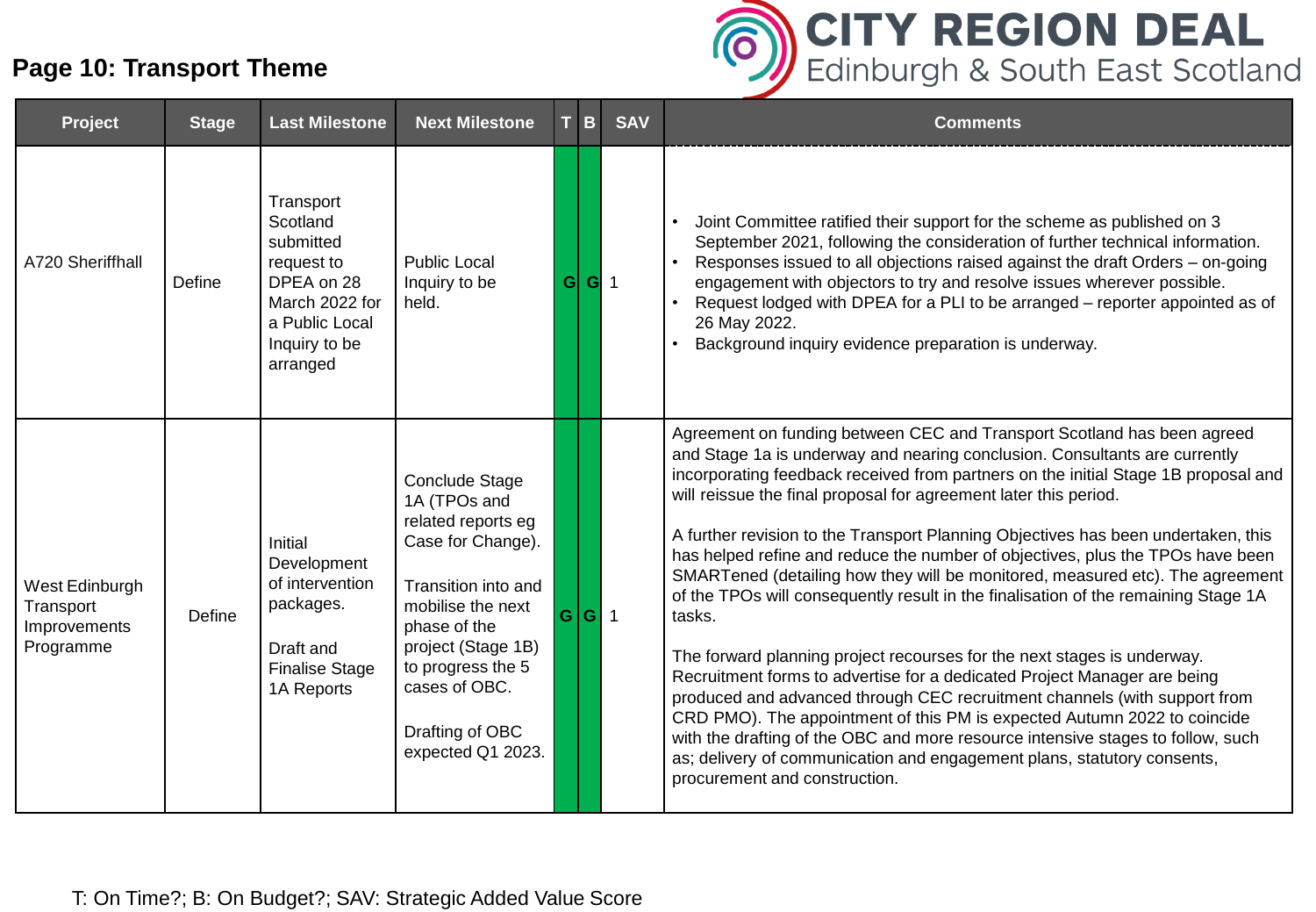## **Page 11: Culture Theme**



| Project              | <b>Stage</b> | <b>Last Milestone</b>                                                        | <b>Next Milestone</b>                                                                                            |                  | B | <b>SAV</b> | <b>Comments</b>                                                                 |
|----------------------|--------------|------------------------------------------------------------------------------|------------------------------------------------------------------------------------------------------------------|------------------|---|------------|---------------------------------------------------------------------------------|
| <b>Dunard Centre</b> | Implement    | Commencement of<br>Pre Construction<br>Services<br>Agreement - April<br>2022 | Stage 4 Design<br>Completion and<br>Sign Off - July 22<br>Commencement of<br>Site Clearance<br>Works - July 2022 | $\blacktriangle$ | G | 2          | Final Business case was approved by ESECCRD Joint<br>Committee on 4 March 2022. |